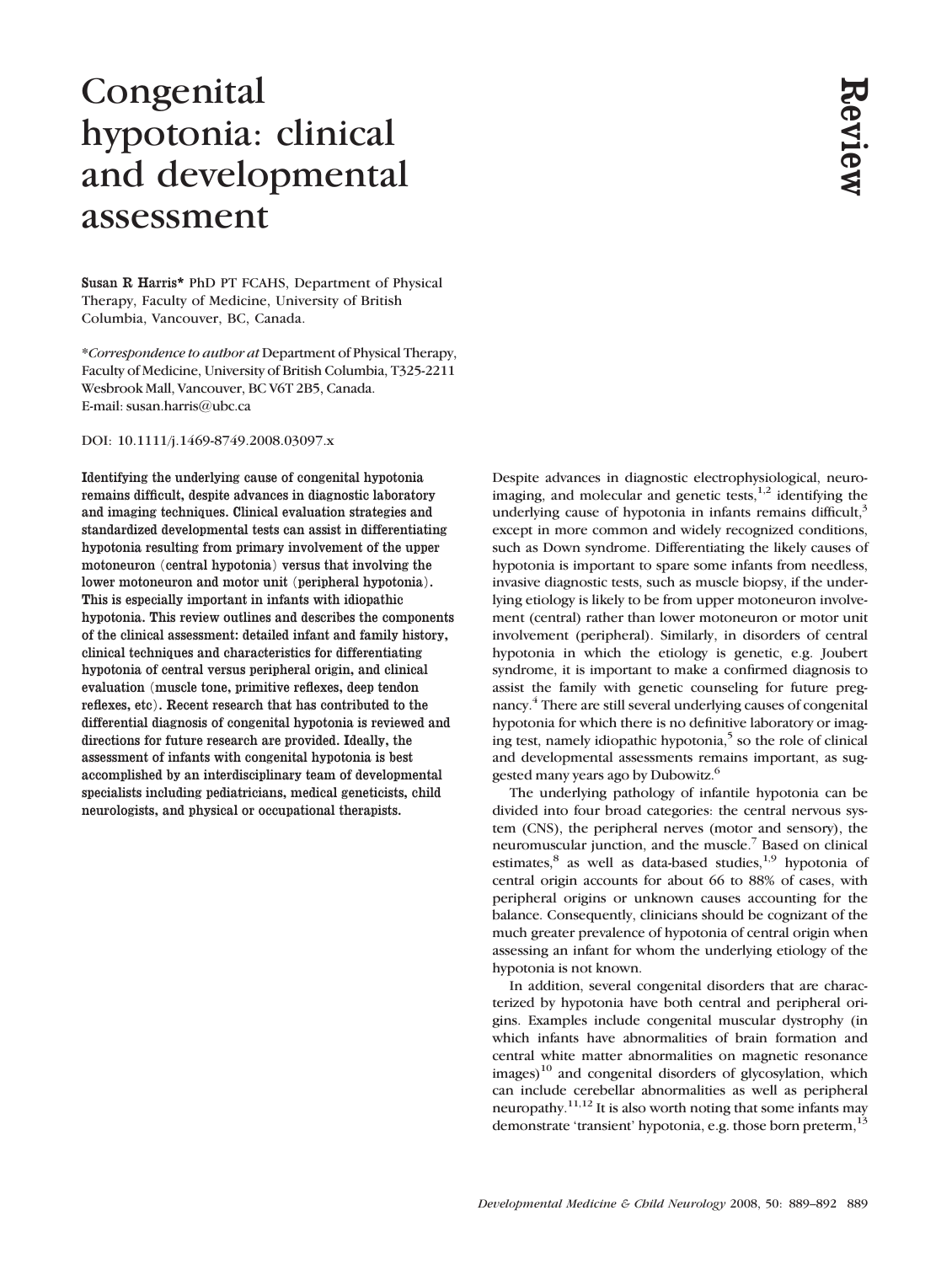those with prenatal drug exposure.<sup>14</sup> or those with acute infectious diseases.8

To aid in the early diagnosis of congenital hypotonia, especially for disorders in which definitive laboratory or imaging tests are not available, clinicians should include a detailed history of the infant, as well as the family's history, and clinical and developmental assessments.

# Infant and family history

A detailed family, pregnancy, and birth history should be conducted first.<sup>2,8</sup> Family history should include any other family members with hypotonia, muscle diseases, or genetic disorders; parental consanguinity, and developmental milestones for parents and siblings, e.g. age of walking.<sup>15</sup> In fact, in their retrospective review of 89 'floppy' infants born from 1990 to 2000, Birdi et al. $16$  reported that there was a family history of neurological or neuromuscular conditions in 46%. Parental consanguinity increases the possibility of autosomal recessive disorders,15 such as Werdnig–Hoffman disease or spinal muscular atrophy type I.

Prenatal history should include the mother's description of fetal movements, polyhydramnios or olygohydramnios,<sup>2</sup> any maternal illness, maternal exposure to infectious agents,  $15$  and maternal drug or alcohol use.<sup>17</sup> Perinatal history should include abnormal fetal presentation, e.g. breech, requiring Cesarean section,<sup>15</sup> Apgar scores, need for respiratory support, feeding difficulties, abnormal postures, and seizures.<sup>2,17</sup> The presence of dysmorphic features and malformations in other organ systems should be documented.<sup>17</sup> Developmental history in infants older than a few months should include ages at attainment of major motor milestones, such as rolling over, independent sitting, and ambulation.

# Differential diagnosis of hypotonia of central versus peripheral origin

According to Aydinli and colleagues, the first goal in assessing an infant with hypotonia is to determine if the underlying cause is central or peripheral.<sup>18</sup> Several clinical evaluation techniques, as well as standardized developmental assessments, can assist in differentiating the two overall underlying causes.

Although there can be considerable overlap of clinical signs between infants with hypotonia of central versus peripheral origin, Table I outlines some common differences or distinctions based on information from review articles,<sup>15,19</sup> as well as original research<sup>2</sup> or case reports.<sup>7</sup> Furthermore, Vasta et al.<sup>2</sup> examined the sensitivity and specificity of various clinical parameters in the 39 infants in their sample with neuromuscular disorders (hypotonia of peripheral origin). The highest sensitivity and specificity (0.97 and 0.75) were found for absent or markedly reduced antigravity movements during infant assessment. Secondly, history of reduced fetal movements and polyhydramnios had sensitivity of 0.75 and specificity of 0.88. The third highest pairing of sensitivity and specificity for neuromuscular disorders was presence of contractures (0.69 and 0.63).

Specific characteristics that are associated with certain diseases of peripheral origin are listed in Table II. In their 11-year retrospective study of the outcomes of 50 infants with neonatal hypotonia, Richer and colleagues<sup>1</sup> identified the proportions of various perinatal or neonatal risk factors,

facial dysmorphology, deep tendon reflexes, or need for ventilation among those ultimately diagnosed with hypotonia of central or peripheral origin (Table III). The most noteworthy differences reported were the need for assisted ventilation during the neonatal period (36% of infants with central origin vs 100% of infants with peripheral origin), decreased

Table I: Differentiating congenital hypotonia of central versus peripheral origin<sup>2,7,19</sup>

| Characteristic                                                                                                                                  | Central                                           | Peripheral                   |
|-------------------------------------------------------------------------------------------------------------------------------------------------|---------------------------------------------------|------------------------------|
| Weakness                                                                                                                                        | Mild to moderate                                  | Significant<br>('paralytic') |
| Deep tendon reflexes                                                                                                                            | Decreased or<br>increased                         | Absent                       |
| Placing reactions                                                                                                                               | Sluggish or slow                                  | Absent                       |
| Motor delays                                                                                                                                    | Yes                                               | <b>Yes</b>                   |
| Antigravity movements<br>in prone and supine.                                                                                                   | Some (but less than<br>a typical infant)          | Often absent                 |
| Pull-to-sit                                                                                                                                     | Some head lag<br>(more so than<br>typical infant) | Marked<br>head lag           |
| Cognition/affect                                                                                                                                | Delayed                                           | Typical                      |
| Ability to 'build up' tone,<br>e.g. tapping under knees<br>with infant in supine to<br>assist them in holding<br>hips in adduction <sup>a</sup> | Yes                                               | Nο                           |

a Bennett FC, personal communication 1980.

Table II: Specific characteristics of peripheral hypotonia by disease or disorder

| Specific characteristic                                                                                                                                                                                                       | Disease/disorder                                                      |  |
|-------------------------------------------------------------------------------------------------------------------------------------------------------------------------------------------------------------------------------|-----------------------------------------------------------------------|--|
| Tongue fasciculations; sparing of<br>weakness in muscles of face.<br>diaphragm, and pelvic sphincters <sup>7,15</sup>                                                                                                         | Werdnig-Hoffmann<br>disease (spinal<br>muscular atrophy<br>type $1$ ) |  |
| High arched palate <sup>7</sup><br>External ophthalmoplegia, prosis <sup>15,17</sup><br>Wasting of temporalis muscles,<br>inability to open the hand after<br>maximum grip (as found in the<br>infant's mother) <sup>15</sup> | Congenital myopathies<br>Myasthenic syndromes<br>Myotonic dystrophy   |  |

Table III: Percentage of infants with different risk characteristics (from Richer et al.<sup>1</sup>)

| Characteristic                             | Central<br>(%) | Peripheral<br>(%) |
|--------------------------------------------|----------------|-------------------|
| Neonatal seizures                          | 18             | 12                |
| Cesarean section                           | 39             | 53                |
| Facial dysmorphism                         | 42             | 29                |
| Decreased antigravity movement             | 39             | 88                |
| Intubation needed                          | 33             | 71                |
| Assisted ventilation for intubated infants | 36             | 100               |
| Decreased or absent deep tendon reflexes   | 39             | 88                |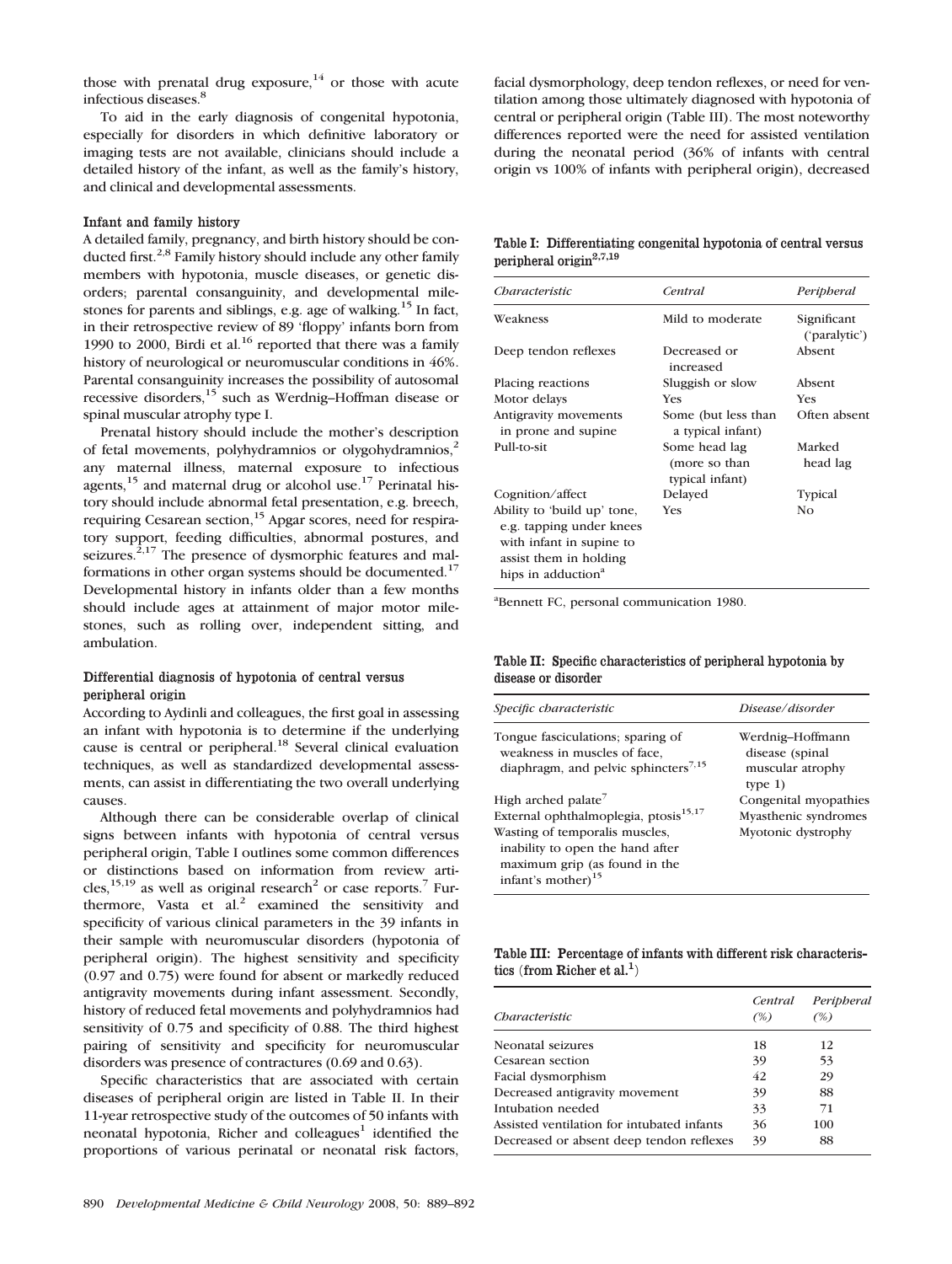or absent antigravity movement (39% vs 88% respectively), and decreased or absent deep tendon reflexes (39% vs 88%).

## Clinical assessment

The continued value of clinical assessment of infants with hypotonia, despite the many technological diagnostic advances, cannot be overstated. In Birdi et al.'s retrospective analysis of 89 floppy infants, of the 60 for whom an ultimate diagnosis was identified, the diagnosis was based solely on clinical assessment in  $40\%$ <sup>16</sup>

Clinical assessment should include evaluation of muscle tone, primitive reflexes, deep tendon reflexes, placing reactions, resting postures in prone and supine, head-rightinginto-flexion (pull-to-sit), antigravity movements, and visual following/alertness.<sup>2,17</sup> Infants with hypotonia of peripheral origin also often have joint contractures, e.g. those with congenital muscular dystrophies,<sup>10</sup> spinal muscular atrophy type  $I<sub>1</sub><sup>20</sup>$  or congenital myasthenic syndrome.<sup>21</sup>

Measurement and plotting of head circumference on growth charts<sup>15</sup> (in relation to height and weight centiles) can also provide clues because infants with central hypotonia, either from acute or chronic encephalopathy, would be more likely to have microcephaly than those with hypotonia of peripheral origin.

To aid in assessing the foregoing behaviors, there are several neurological or neurodevelopmental tests available. In Vasta et al.'s<sup>2</sup> retrospective study of 83 neonates presenting with hypotonia, the Neurological Assessment of the Preterm and Full-term Newborn Infant, a standardized, norm-referenced test, was used.<sup>22</sup> Other standardized tests that assess several of the above behaviors include the Test of Infant Motor Performance, $^{23}$  covering an age range from 34 weeks' gestation to 4 months postterm (corrected age), and the Harris Infant Neuromotor Test, $^{24}$  spanning 2.5 to 12.5 months of age, and including an item to measure head circumference, as suggested by Crawford.<sup>15</sup>

# Developmental assessment

In addition to conducting a neurodevelopmental or neurological assessment, a standardized assessment of cognitive development is important. Although there is a higher prevalence of cognitive delay in infants with hypotonia of central origin, infants with congenital myopathies, congenital muscular dystrophy, and congenital myotonic dystrophy can also have significant cognitive impairment.<sup>10</sup> The Bayley Scales of Infant and Toddler Development (Bayley-III) are the likely ideal test because they include the domains of motor, cognitive, and social–emotional, as well as language and adaptive behavior, and cover an age range from 1 to  $42$  months.<sup>25</sup> In infants with profound weakness,  $15$  assessment using the Bayley-III or any other standardized developmental test may be difficult or impossible, particularly in infants with spinal muscular atrophy type I, for example.

Clinicians should also provide observational assessments of the infant's affective behavior. In the author's clinical experience, even young infants with profound trunk and extremity weakness of peripheral origin, such as spinal muscular atrophy type I, tend to have their facial muscles spared and are bright and interactive. This is in stark contrast to young infants with disorders of central hypotonia, e.g. Down syndrome or Prader–Willi syndrome, who tend to display little (or 'flat') affect and social interaction.

## Suggestions for future research

Although several review articles,<sup>10,12,15,17,19,26-32</sup> texts,<sup>6</sup> and chapters $33,34$  have been written over the past 20 years about evaluation of the infant with congenital hypotonia, there are few data-based studies to help clinicians in determining what assessment strategies are most reliable and valid in differentiating the underlying cause of the hypotonia. Although those few studies provide valuable information.<sup>1–3,5,9,16–18</sup> all but two<sup>3,17</sup> were retrospective. Prospective, longitudinal studies of infants born with congenital hypotonia, using clinical evaluation strategies, as well as norm-referenced, standardized tests, are needed to further our understanding of the signs and characteristics that differentiate hypotonia of central and peripheral origin. The predictive validity of various signs and characteristics during infancy to later diagnoses and developmental outcomes should be further studied.

## Conclusion

Diagnosis of the underlying cause of congenital hypotonia remains elusive in many cases, despite the advent of sophisticated laboratory and neuroimaging tests. Pediatric clinicians have an important role to play in contributing to early diagnosis and in differentiating disorders of central versus peripheral origin by performing a careful history of the infant and family, and conducting non-invasive clinical and developmental assessments. Ideally, these assessment and diagnostic strategies are best accomplished by an interdisciplinary team of developmental specialists including pediatricians, medical geneticists, child neurologists, and physical or occupational therapists.

### Accepted for publication 18th May 2008.

#### References

- 1. Richer LP, Shevell MI, Miller SP. Diagnostic profile of neonatal hypotonia: an 11-year study. Pediatr Neurol 2001; 25: 32–37.
- 2. Vasta I, Kinali M, Messina S, et al. Can clinical signs identify infants with neuromuscular disorders? J Pediatr 2005; 146: 73–79.
- 3. Carboni P, Pisani F, Crescenzi A, Villani C. Congenital hypotonia with favorable outcome. Pediatr Neurol 2002; 26: 383–86.
- 4. Thompson CE. Benign congenital hypotonia is not a diagnosis. Dev Med Child Neurol 2002; 44: 283–84.
- 5. Strubhar AJ, Meranda K, Morgan A. Outcomes of infants with idiopathic hypotonia. Pediatr Phys Ther 2007; 19: 227–35.
- 6. Dubowitz V. The Floppy Infant. 2nd edn. Clinics in Developmental Medicine No. 76. London: Spastics International Medical Publications (Mac Keith Press), 1980.
- 7. Brown RH Jr, Grant E, Pierson CR. Case 35-2006: a newborn boy with hypotonia. N Engl J Med 2006; 355: 2132–42.
- 8. Kim C-T, Strommen JA, Johns JS. Neuromuscular rehabilitation and electrodiagnosis. 4. Pediatric issues. Arch Phys Med Rehabil 2005; 86(Suppl. 1): S28–32.
- 9. Paro-Panjan D, Neubauer D. Congenital hypotonia: is there an algorithm? J Child Neurol 2004; 19: 439–42.
- 10. D'Angelo MG, Bresolin N. Cognitive impairment in neuromuscular disorders. Muscle Nerve 2006; 34: 16–33.
- 11. Aronica E, van Kempen AA, van der Heide M, et al. Congenital disorder of glycosylation type Ia: a clinicopathological report of a newborn infant with cerebellar pathology. Acta Neuropathol 2005; 109: 433–42.
- 12. Vodopiutz J, Bodamer OA. Congenital disorders of glycosylation – a challenging group of IEMs. J Inherit Metab Dis 2008; 31: 267–69.